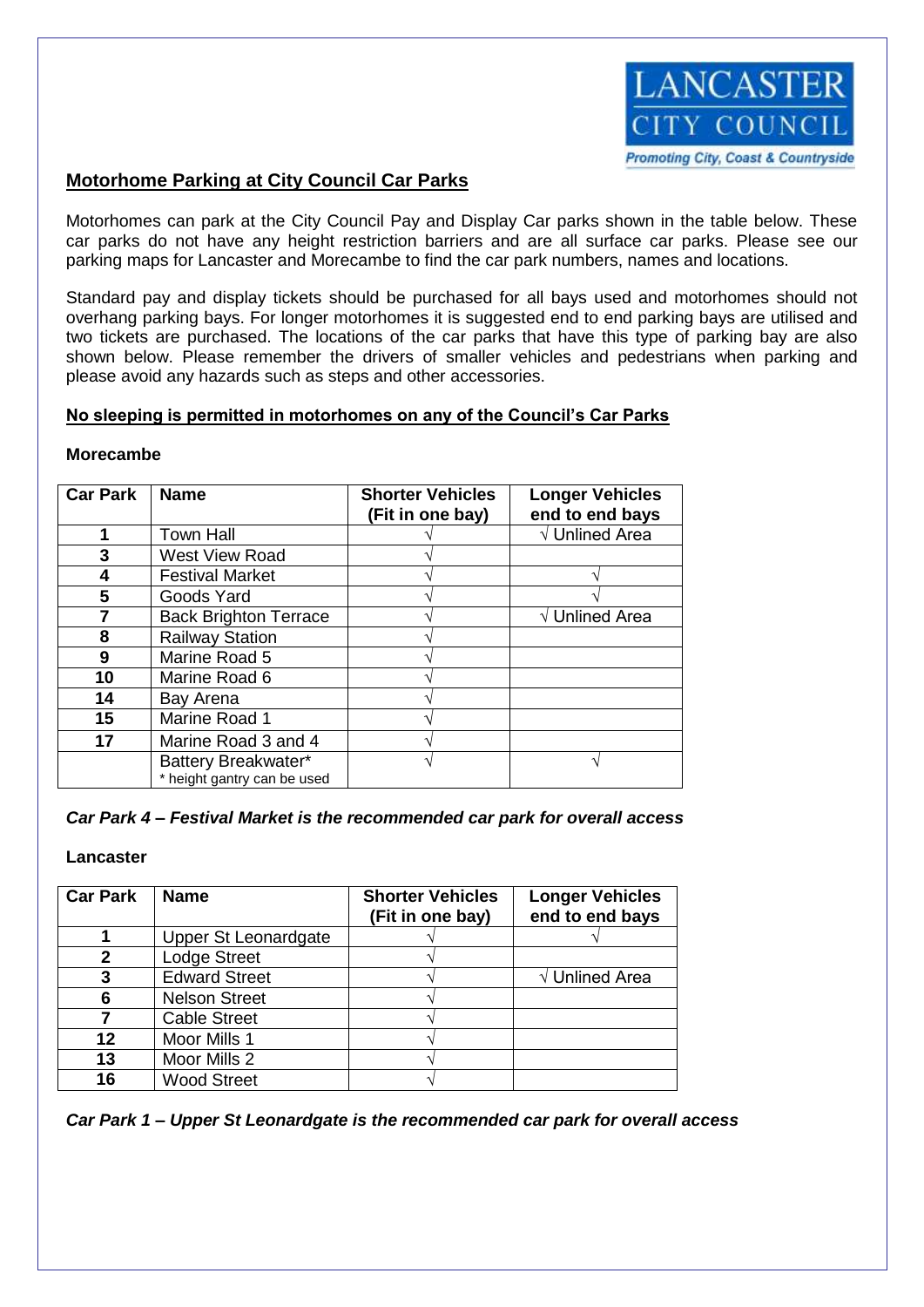



# **MORECAMBE VISITOR INFORMATION CENTRE**

**OLD STATION BUILDINGS, MARINE ROAD CENTRAL, MORECAMBE, LA4 4DB TELEPHONE: (01524) 582808** [morecambevic@lancaster.gov.uk](mailto:morecambevic@lancaster.gov.uk)[www.exploremorecambebay.org.uk](http://www.exploremorecambebay.org.uk/)

# **CARAVAN & CAMPING PARKS 2022**

# **MORECAMBE**

**Glen Caravan Park, Westgate, Morecambe, LA3 3EL. Tel: 01524 423896 Touring caravan & motor van pitches.**  [www.glencaravans.mwanet.com](http://www.glencaravans.mwanet.com/)

**Regent Bay Holiday Park, Westgate, Morecambe, LA3 3DF. Tel: 0330 123 4980 VisitEngland \*\*\*\* Caravan holiday homes for hire.**  www.parkdeanresorts.co.uk

**Riverside Holiday Park, Lancaster Road, Snatchems, Morecambe LA3 3ER Tel: 01524 844193. Statics and lodges. Open All Year. OWNER/OCCUPIERS ONLY.** [www.riversidemorecambe.co.uk](http://www.riversidemorecambe.co.uk/)

**Sunnyside Campsite, 270 Oxcliffe Road, Morecambe, LA3 3EH. Tel: 01524 418373 Touring caravan, motor van, tent pitches & caravan storage.**  www.sunnysidecamping.com

**Venture Caravan Park, Langridge Way, Westgate, Morecambe, LA4 4TQ. Tel: 01524 412986 VisitEngland \*\*\* Open All Year. Touring caravan & motor van pitches.** [www.venturecaravanpark.co.uk](http://www.venturecaravanpark.co.uk/)

**Westgate Caravan Park, Westgate, Morecambe, LA3 3DE. Tel: 01524 411448 VisitEngland \*\*\*\* Holiday caravans, touring caravans, and motor van pitches (no awnings).** [www.westgatecaravanpark.co.uk](http://www.westgatecaravanpark.co.uk/)

### **HEYSHAM & MIDDLETON**

**Greendales Farm, Carr Lane, Middleton, LA3 3LH. Tel: 01524 852616 Statics. Touring caravan & motor van pitches. OWNERS/OCCUPIERS ONLY. Open all year round.** www.nationwidecaravans.co.uk/greendale-farm/location

**Melbreak Caravan Site, Carr Lane, Middleton, LA3 3LH. Tel: 01524 852430 Touring caravan, motor van & tent pitches.** 

**Middleton Holiday Park, Carr Lane, Middleton, Morecambe, LA3 3LH. Tel: 01524 851915** www.middletonholidaypark.co.uk/contact/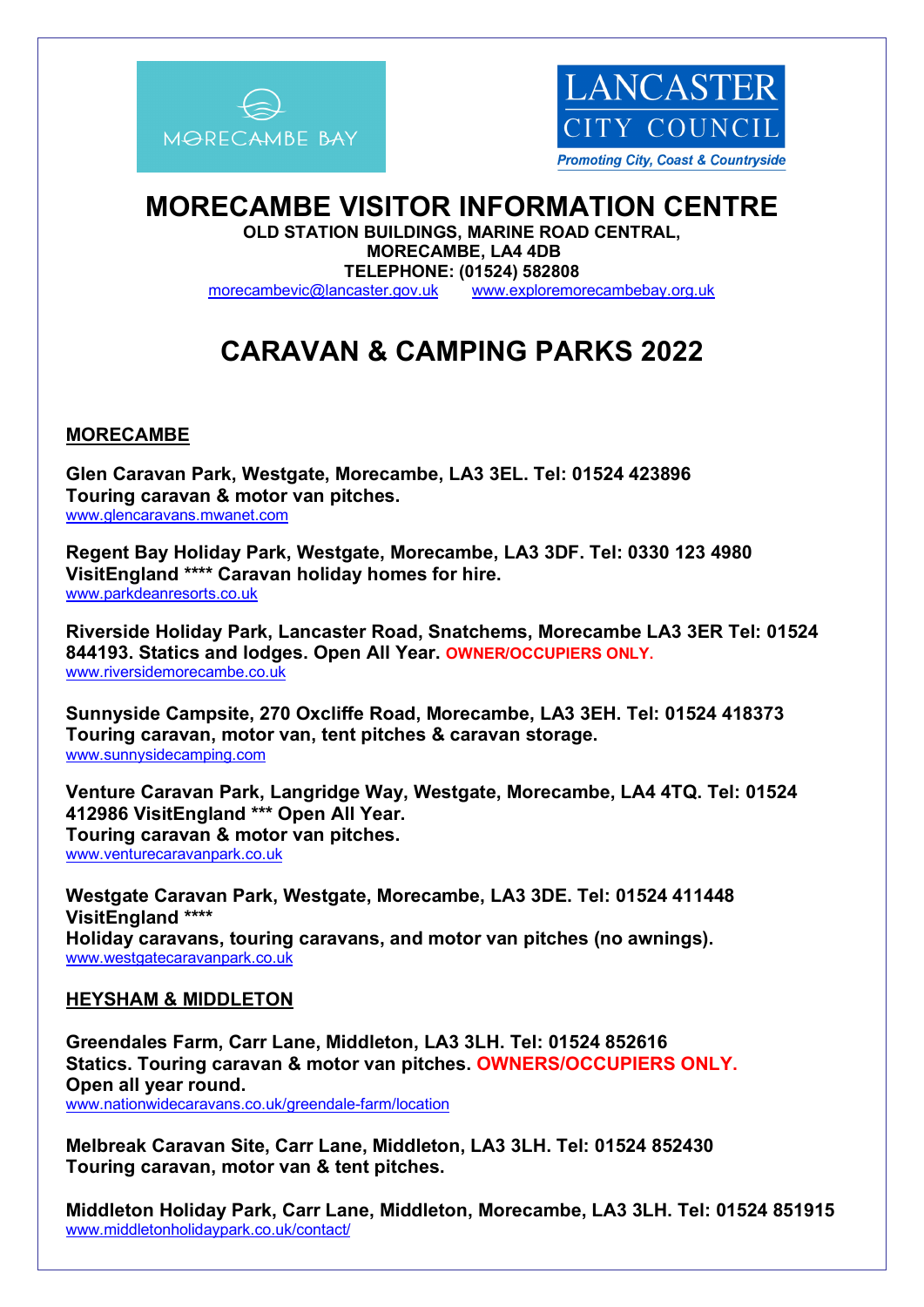**Ocean Edge Holiday Park, Moneyclose Lane, Heysham, LA3 2XA. Tel: 0330 123 4981 VisitEngland\*\*\*\* Holiday caravans for hire and sale.**  [www.parkdeanresorts.co.uk](http://www.parkdeanresorts.com/) 

**Shorefields Caravan Park, Carr Lane, Middleton, LA3 3LL. Tel: 01524 852454 Statics. Open All Year. OWNER/OCCUPIERS ONLY.** [www.shorefieldscaravanpark.co.uk/index.php](http://www.shorefieldscaravanpark.co.uk/index.php)

## **LANCASTER NORTH**

**Bay View Holiday Park (Holgates Holiday Parks) Bolton-le-Sands, Carnforth, LA5 8ES Tel: 01524 701508 AA\*\*\*\*\* Statics, touring caravan, motor van, tent pitches and camping pods. Open all year.** [www.holgates.co.uk](http://www.holgates.co.uk/) 

**Borwick Lakes, South Lakeland Leisure Village, Borwick Lane, Borwick, Carnforth, LA6 1BH 01524 917314 Statics (Use of all facilities at South Lakeland Leisure Park across the road**) [www.pure-leisure.co.uk](http://www.pure-leisure.co.uk/)

**Croftlands, Main Road, Slyne, Lancaster, LA2 6AU. Tel: 07912 692289 Touring caravan, motor van & tent pitches with electric hook ups.** www.facebook.com/people/Croftlands-caravanmotorhome-site/100066755388706/?\_rdr

**Fell End Caravan Park, Slackhead Road, Hale, Milnthorpe LA7 7BS. Tel: 01524 917311 / 01539 760765 VisitEngland \*\*\*\*\* Open all year for touring caravans, motor van camping pods, safari tents and rustic pods.** [www.pure-leisure.co.uk](http://www.pure-leisure.co.uk/)

**Gallaber Farm, Burton-in-Lonsdale, Carnforth, LA6 3LU. Tel: 015242 61361 Two static caravans, one holiday cottage for hire & touring caravan pitches.**  [www.gallaberfarm.co.uk](http://www.gallaberfarm.co.uk/)

**Gateland's Camping & Caravan Site, Tewitfield, Carnforth, LA6 1JH. Tel: 01524 781133 Touring caravan and motor vans.** 

**Gibraltar Farm, Silverdale, Carnforth LA5 0UA. Tel: 01524 701736 Touring caravan, motor van & tent pitches. Open All Year.**  www.gibraltarfarm.co.uk

**Hall More Holiday Park, Hale, Milnthorpe, LA7 7BP. Tel: 01524 917311 / 01539 760766 Touring caravan, motor van, camping pods. (Use of all facilities at Fell End Caravan Park 5 min walk away)**  [www.pure-leisure.co.uk](http://www.pure-leisure.co.uk/)

**The Hawthorns, Nether Kellet, Carnforth, LA6 1EA. Tel: 01524 732079 Visit England \*\*\*\*\* Static holiday caravans only. OWNER/OCCUPIERS ONLY.** [www.hawthornscaravanpark.co.uk](http://www.hawthornscaravanpark.co.uk/)

**Please note:** The inclusion of an establishment on this information sheet should not be classed as a recommendation by Lancaster City Council, as some of these parks have not been inspected under a National Accreditation Scheme. In addition, whilst every care & effort has been taken to ensure this information is correct, no responsibility can be accepted for any changes which may occur 25/05/22

 $\mathcal{D}$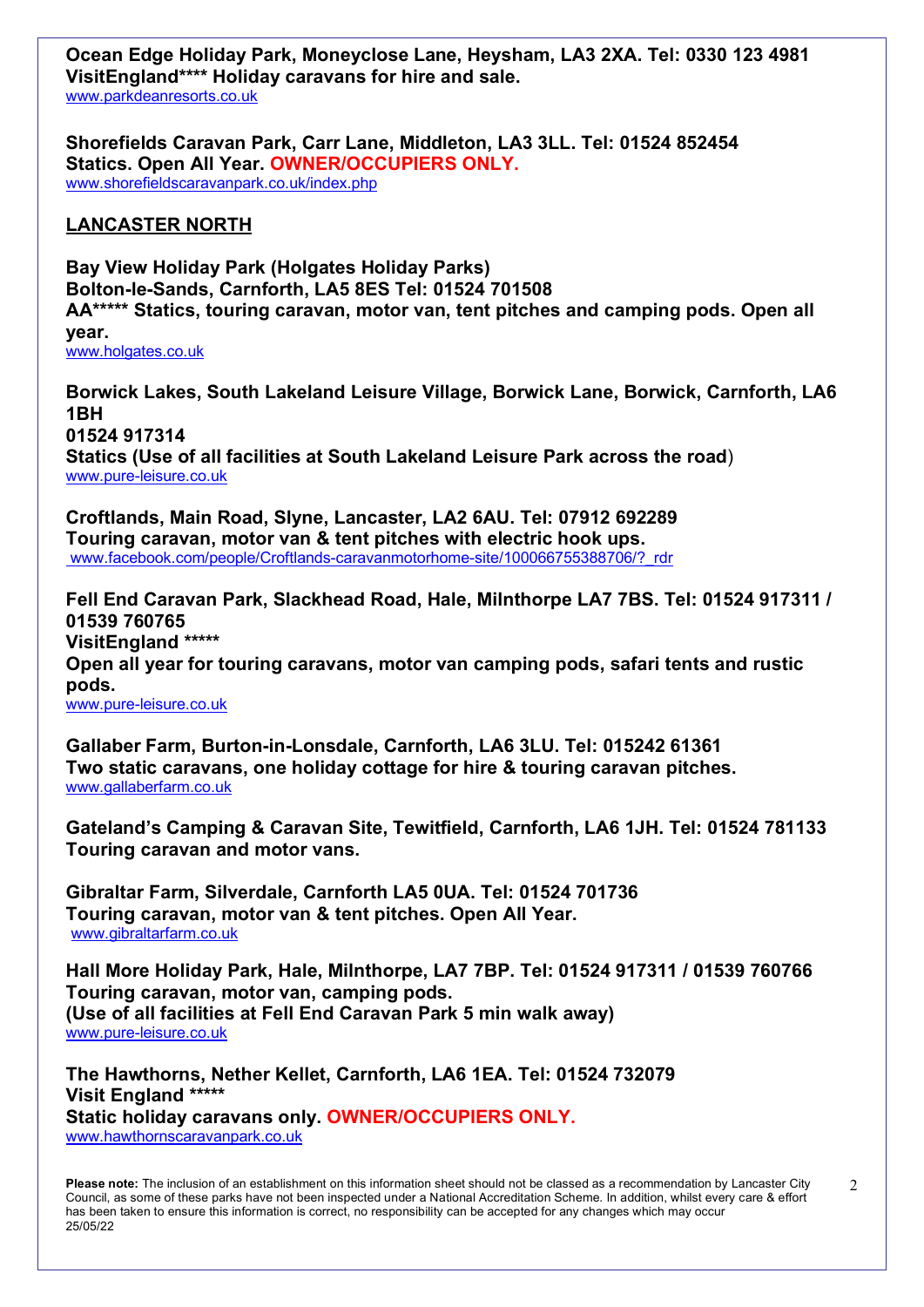**Hollins Farm, Far Arnside, Silverdale, Carnforth, LA5 0SL. Tel: 01524 701767 Touring caravan, motor van & tent pitches.** [www.holgates.co.uk](http://www.holgates.co.uk/)

**Low Greenlands Holiday Park, Burton Road, Tewitfield, Carnforth, LA6 1JQ Tel: 0345 825 2525 Touring Caravans & tent pitches; Luxury camping pods; Open All Year.** www.lowgreenlands.co.uk/

**Red Bank Farm, The Shore, Bolton-le-Sands, Carnforth, LA5 8JR. Tel: 01524 823196 Statics, Motor homes & tent pitches. (\*Electricity to twenty-four pitches)**  www.archers-redbankfarm.co.uk

**Sandside Caravan and Camping Park, The Shore, Bolton-le-Sands, Carnforth, LA5 8JS Tel: 01524 822311 Touring caravan & motor homes.**  [www.sandsidecaravanpark.co.uk](http://www.sandsidecaravanpark.co.uk/)

**Holgates Caravan Park (Holgates Holiday Parks) Middlebarrow Plain, Cove Road, Silverdale, Carnforth, LA5 0SH. Tel: 01524 701508 visitEngland\*\*\*\*\* AA\*\*\*\*\* Open all year. Holiday caravans for hire. Touring caravan, motor van, tent pitches and camping pods.** [www.holgates.co.uk](http://www.holgates.co.uk/)

**Slyne Caravan Park, Bottomdale Road, Slyne, Lancaster, LA2 6BG Tel: 01524 823322 / 07721 587108 Statics caravans. OWNER/OCCUPIERS ONLY.** [www.slynecaravanpark.co.uk](http://www.slynecaravanpark.co.uk/)

# **LANCASTER SOUTH**

**Bridge House Marina & Caravan Park, Nateby Crossing Lane, Nateby, Garstang, PR3 0JJ. Tel: 01995 603207 Touring caravan & motor van pitches & trailer tents. Self-drive day boat hire available.** [www.bridgehousemarina.co.uk](http://www.bridgehousemarina.co.uk/)

**Clayland's Caravan Park, Weavers Lane, Cabus, Garstang, PR3 1AJ. Tel: 01524 791242 VisitEngland\*\*\*\* AA 4 Pennants Approved. Touring caravan, motor van & tent pitches – En suite rooms and holiday cottage. Fishing available**  [www.claylandspark.co.uk](http://www.claylandspark.co.uk/)

**Cockerham Sands, Country Park, Moss Lane, Cockerham, LA2 0BB Tel: 01524 751387 Touring caravan and holiday caravans for hire.**  www.pure-leisure.co.uk/parks/lancashire/cockerham-sands/overview/

**Moss Wood Caravan Park, Crimbles Lane, Cockerham, Lancaster, LA2 0ES Tel: 01524 791041 visitEngland\*\*\*\*\*. RAC Appointed & AA 4 Pennant Approved. David Bellamy Gold Award 2021 Touring caravan & motor van pitches.** 

**Please note:** The inclusion of an establishment on this information sheet should not be classed as a recommendation by Lancaster City Council, as some of these parks have not been inspected under a National Accreditation Scheme. In addition, whilst every care & effort has been taken to ensure this information is correct, no responsibility can be accepted for any changes which may occur 25/05/22

3